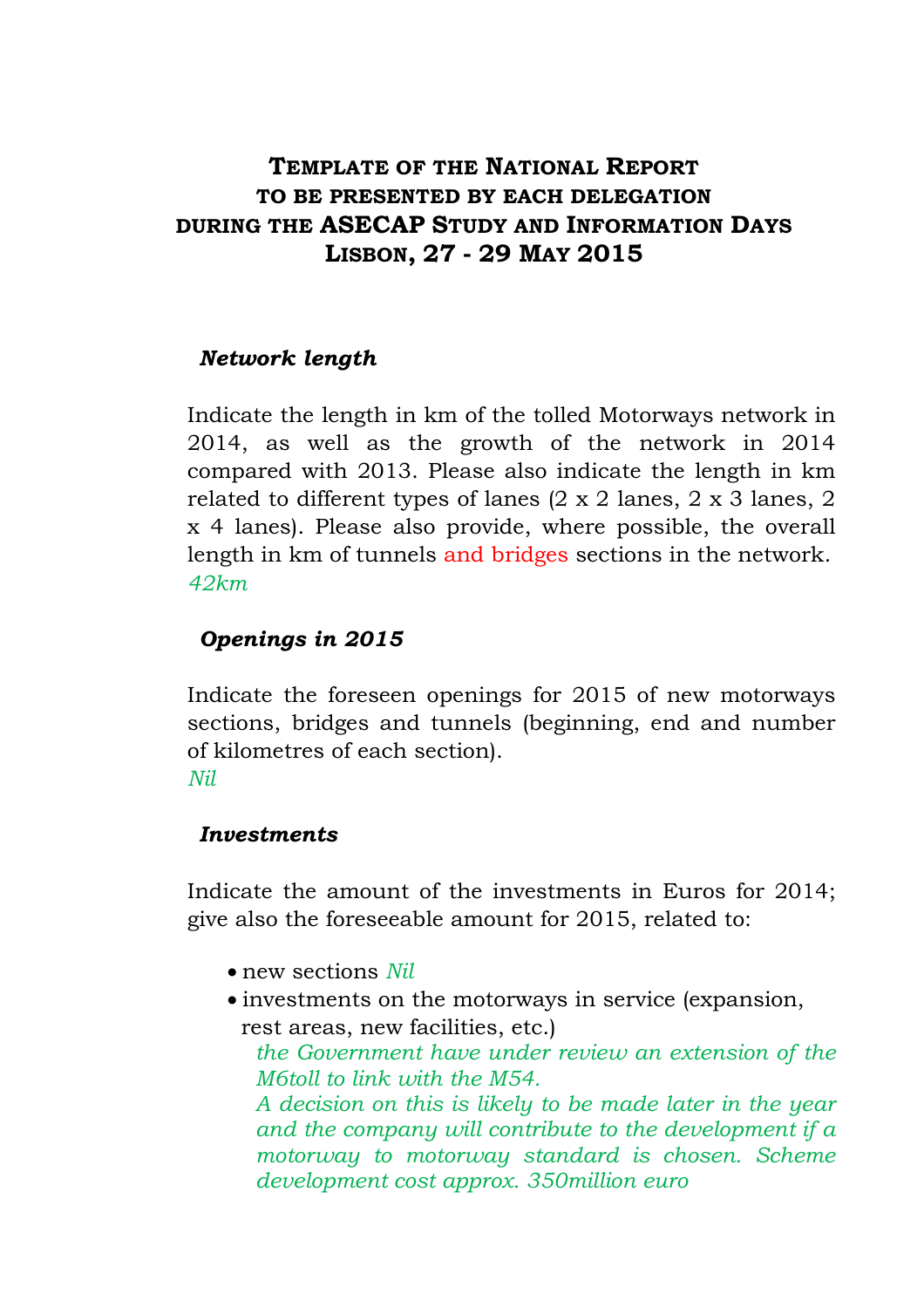*Discussions are underway with Roadchef who operate our motorway service area.*

*The development expansion will cost around 5 million euro and provide for more fast food outlets and a supermarket operation.*

### *Financing*

Indicate the origin and percentage/degree of your financial/economic sources (whether loans, State and local authorities grants, self-financing).

(commercially sensitive)

## *Traffic*

Please indicate the number of Km travelled in your network in 2014 and the comparison with the previous year 2013

Please indicate the traffic volume experienced in 2014 with a comparison to the prevision year 2013. Whether possible to make an analysis of the traffic evolution in the country during the last few years and the main cause behind.

*Average daily traffic* 2013 40,236 2014 42,275

## *Tolling system and tolling technologies used*

*The company are examining RFID technology for the non paying exempt customer.*

*All other systems provide for transponders, credit card, debit card and contactless as well as cash.*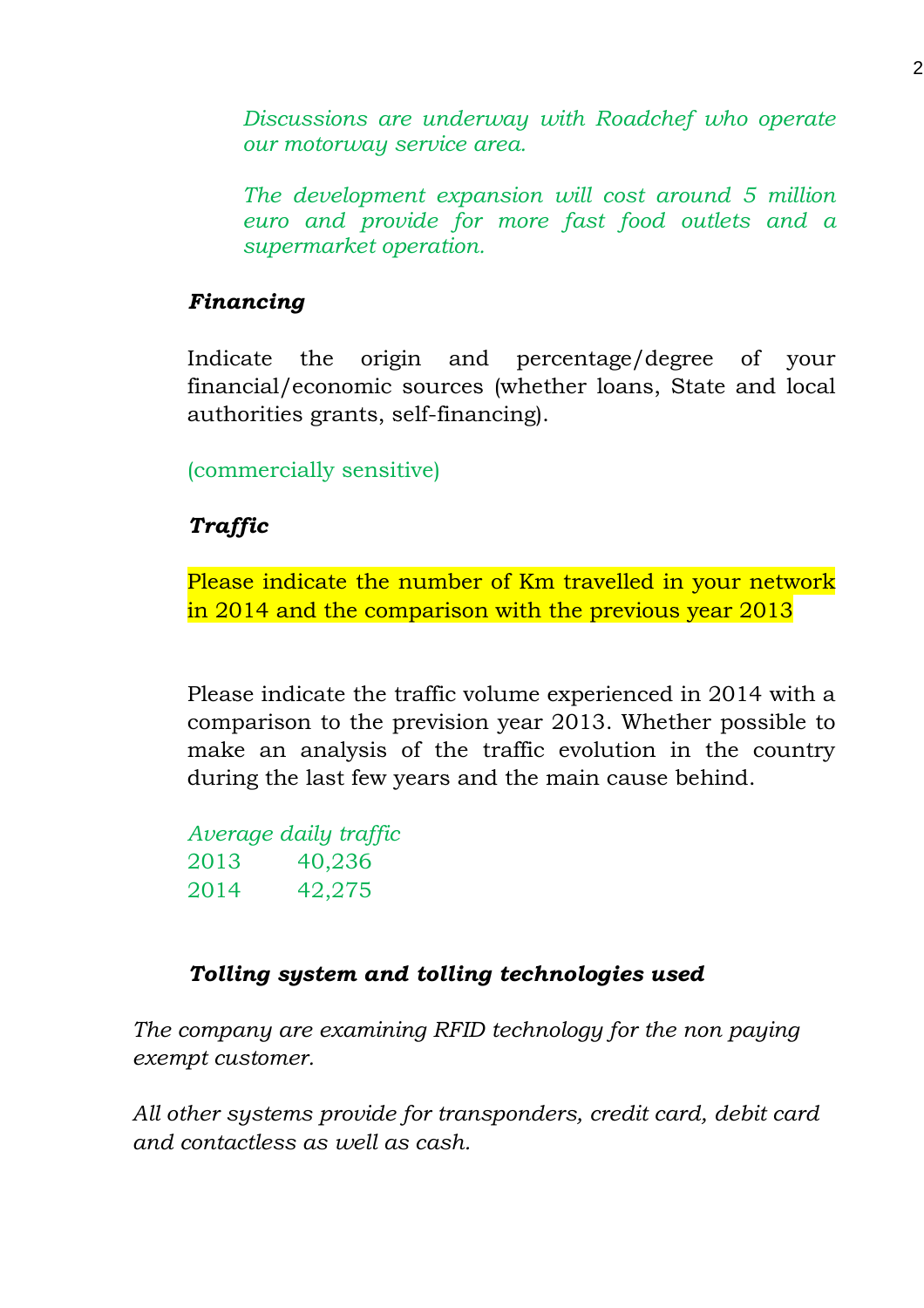#### *Toll rates*

#### **Variation in Toll Fees during 2014: No change to 2013**

| class                       | weekday | weekend | All nights |
|-----------------------------|---------|---------|------------|
| Class 1 Motorbike           | £3.00   | £2.80   | £1.80      |
| Class 2 Light Vehicles      | £5.50   | £4.80   | £3.80      |
| Class 3 Light Vehicles with | £10.00  | £8.60   | £6.60      |
| trailer                     |         |         |            |
| Class 4 & 5 Heavy Vehicles  | £11.00  | £9.60   | £8.60      |

#### *2014 Traffic Volumes per class*

| Class 1          | $= 33,932$                |
|------------------|---------------------------|
| Class 2          | $= 13,860,956$            |
| Class 3          | $= 54,142$                |
| Class 4          | $= 787,385$               |
| Class 5 plus     | $= 694, 133$              |
| Total 15,430,548 | $=$ Avg of 42,275 per day |

**No change forecast for 2015 to either prices or classification**

Also, provide a comprehensive overview of the toll rates applied during the year 2014 (indicate also the variation of toll fees in 2014, compared to 2013), as well as a full description of the vehicle categories during the year 2014. Indicate if any changes will be scheduled on both issues for the years to come.

| Toll rate (day rate) | 2013  | 2014              |           |
|----------------------|-------|-------------------|-----------|
| Light vehicles       | £5.50 | £5.50             | NO CHANGE |
| Heavy vehicles       |       | $£11.00 \t£11.00$ | NO CHANGE |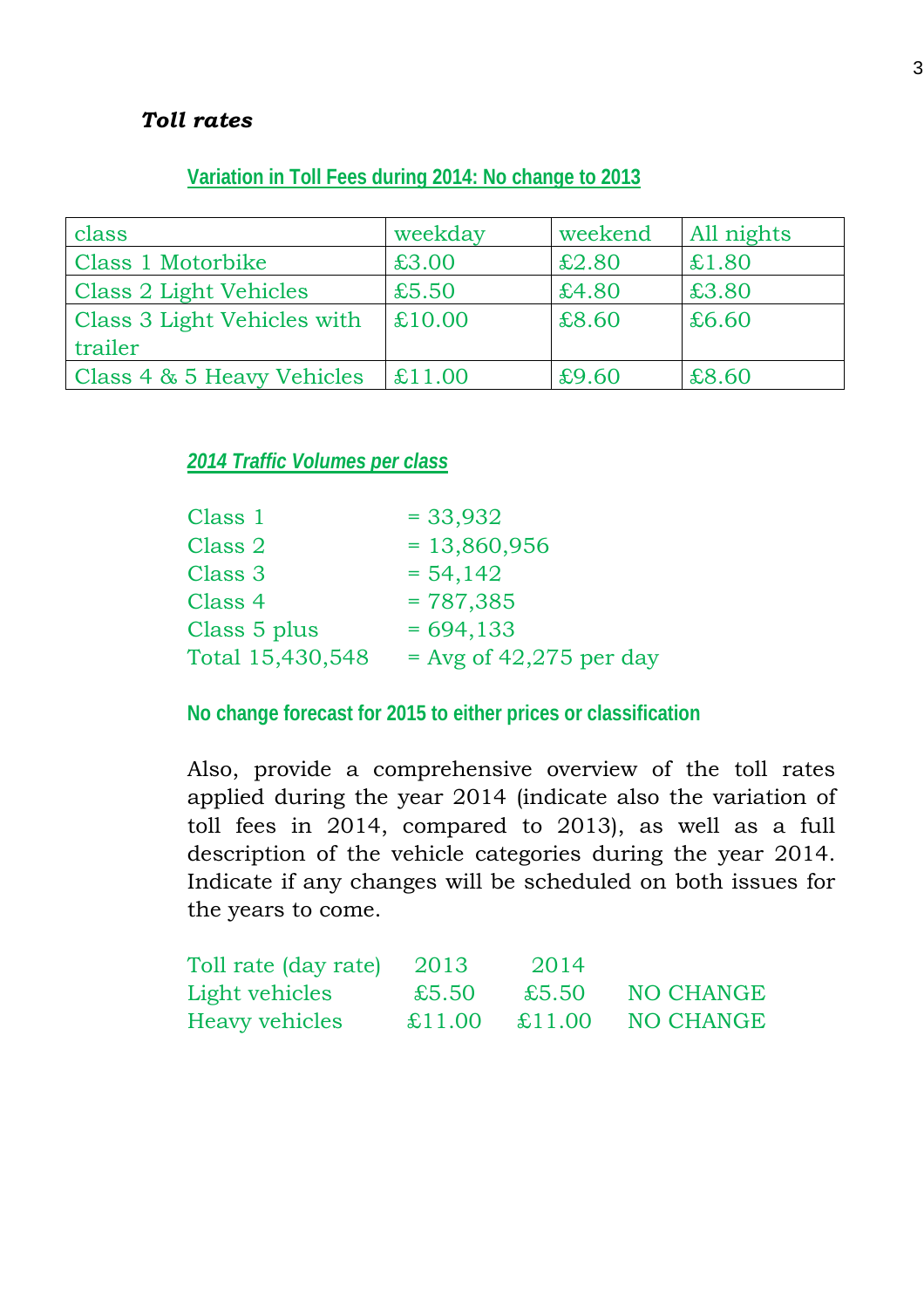#### *Revenues*

Indicate the revenue received in 2014, in Euro (or national currency if your country does not belong to Euroland, indicating the exchange rate with the Euro) providing just the main revenue, i.e. the toll product, all taxes deducted.

|      | 2013       | 2014       |
|------|------------|------------|
| GBP  | 65,905,000 | 69,543,000 |
| Rate | 1.177625   | 1.240675   |
| Euro | 77,600,000 | 86,300,000 |

Indicate the increasing percentage in the national currency of this revenue between 2013 and 2014.

## *Safety*

Indicate the following main *ratios*:

|                         | Definition and<br>method of<br>calculation                                 | In number for one<br>billion kilometres<br>travelled in<br>2014 | Variation in % in<br>2013/2014 |
|-------------------------|----------------------------------------------------------------------------|-----------------------------------------------------------------|--------------------------------|
| Personal<br>injury rate | Accidents<br>reported by<br>Police as<br>sustaining injury                 | 36.7                                                            | $+10.2%$                       |
| Fatal accident<br>rate  | Accidents<br>reported by<br>Police as<br>sustaining<br><b>FATAL INJURY</b> |                                                                 |                                |
| Rate of dead            | <b>NUMBER OF</b><br><b>FATALITIES</b>                                      |                                                                 |                                |

Eventually comment the registered trend.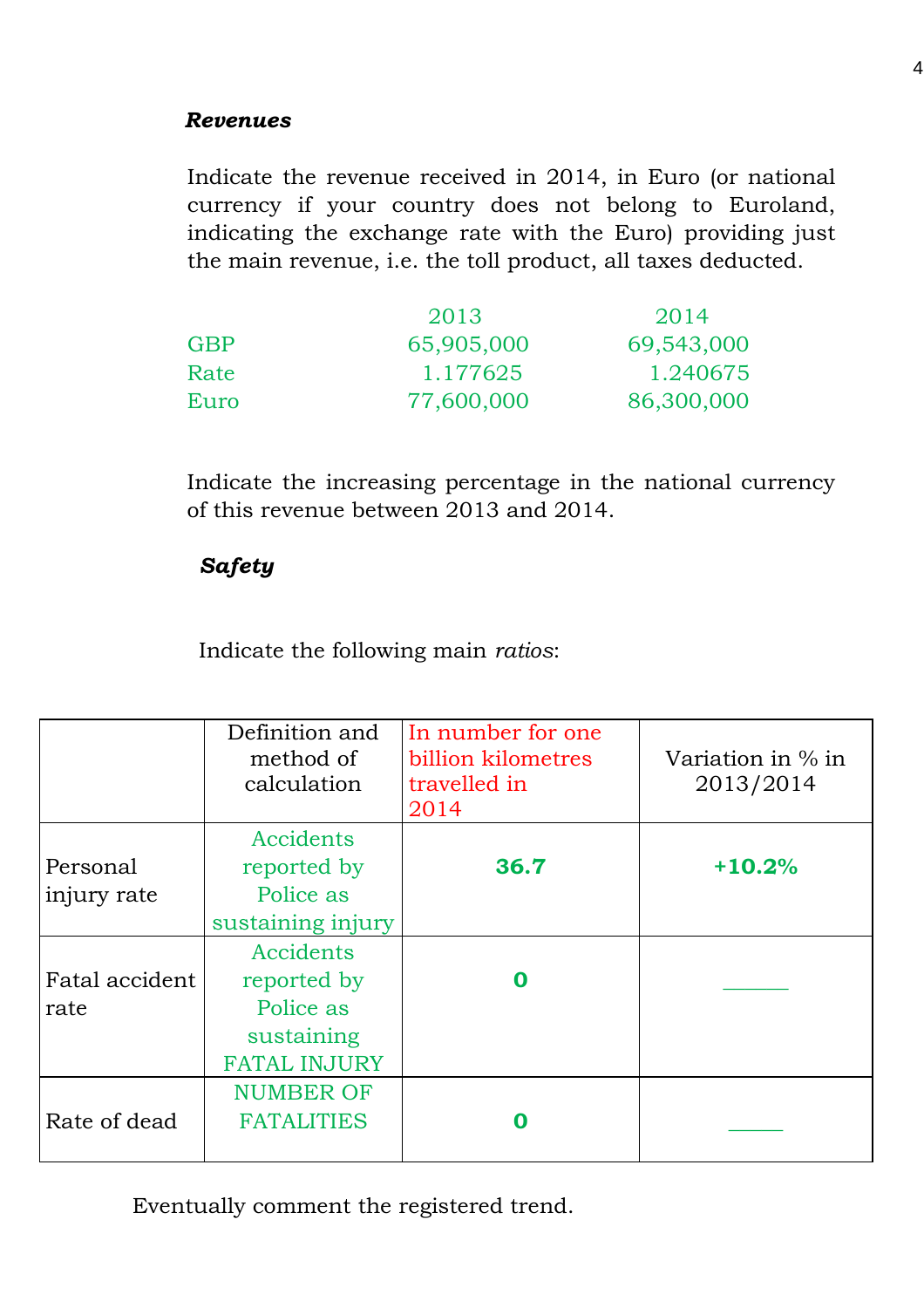#### *Long-term forecasts and tendencies*

There are no possibilities within the next decade of any future toll roads in the UK.

The Government remains keen to exploit the use of the hard shoulder across the network.

The M6toll will be impacted upon by HS2.

### *Significant actions already started (and/or to be achieved in 2014) and foreseen for 2015.*

We are promoting new VMS signage which will give us the flexibility to make a move when appropriate to amend tolling rates by the hour as necessary to maximise revenue.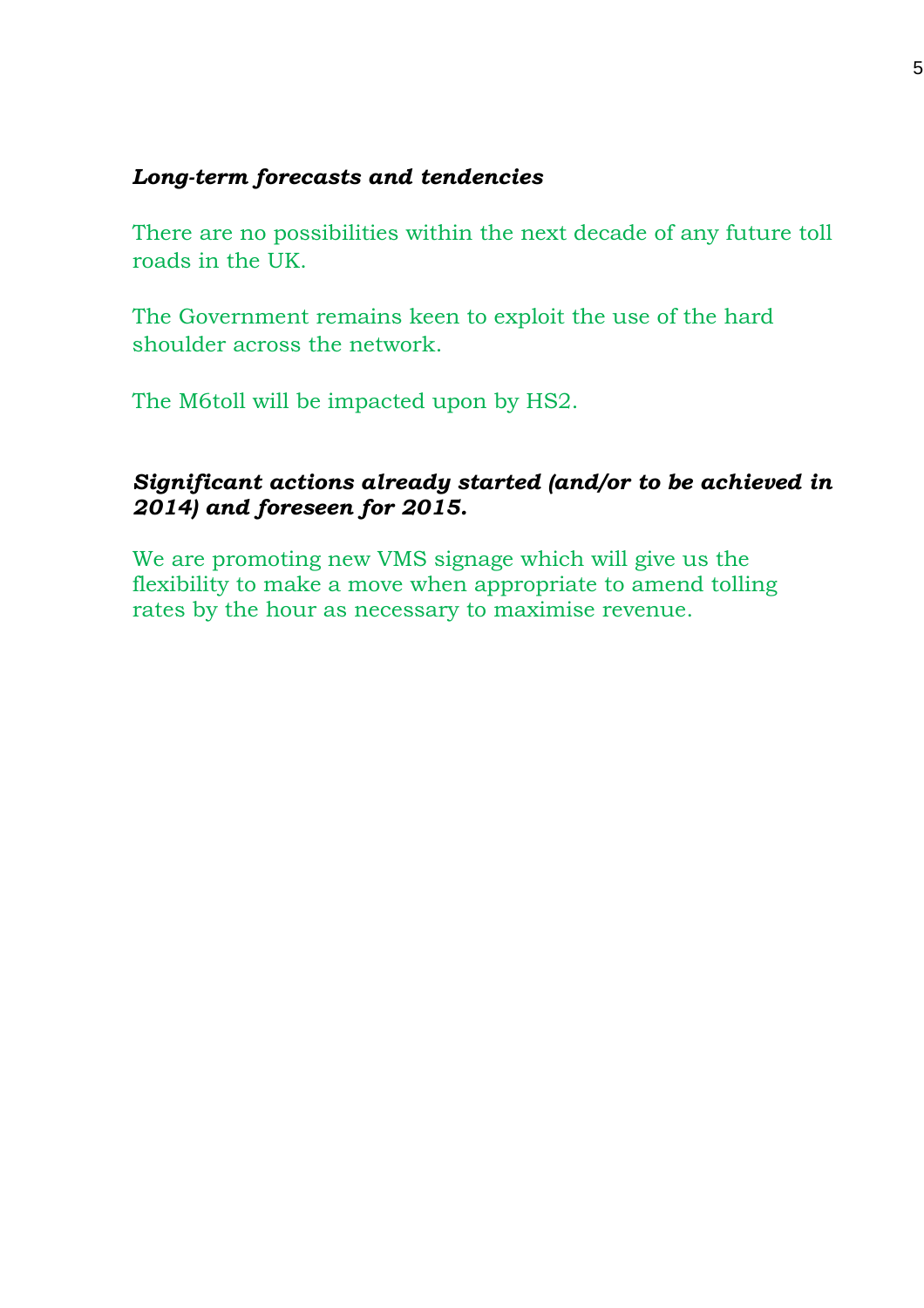# **MAIN ASECAP KEY FIGURES**

|                                                                                                    | Indicate below how you calculate each<br>figure provided in the "2014" column | 2014 Figure                                     |
|----------------------------------------------------------------------------------------------------|-------------------------------------------------------------------------------|-------------------------------------------------|
| Network length (Km)                                                                                |                                                                               | 42km<br>0.5km<br>38km<br>3km<br>0.5km<br>0.15km |
| Number of km in construction                                                                       |                                                                               | N <sub>il</sub><br>N <sub>il</sub>              |
| Forecasts of opening motorways section<br>Annual toll revenues <sup>*</sup> (in millions of Euros) |                                                                               | 86300,000                                       |
| VAT % (Indicate the VAT % percentage to the toll<br>revenues)                                      |                                                                               | 20.0%                                           |
| Permanent staff                                                                                    |                                                                               | 132                                             |
| Average daily traffic (light vehicles)                                                             |                                                                               | 38068                                           |
| Average daily traffic (heavy vehicles)                                                             |                                                                               | 4207                                            |
| Average daily traffic (total = light + heavy vehicles)                                             |                                                                               | 42275                                           |
| Total number of accidents                                                                          |                                                                               | 107                                             |
| Number of personal injury accidents                                                                |                                                                               | 22                                              |
| Number of dead                                                                                     |                                                                               | $\Omega$                                        |
| <b>Fatality rate</b>                                                                               |                                                                               | $\overline{0}$                                  |